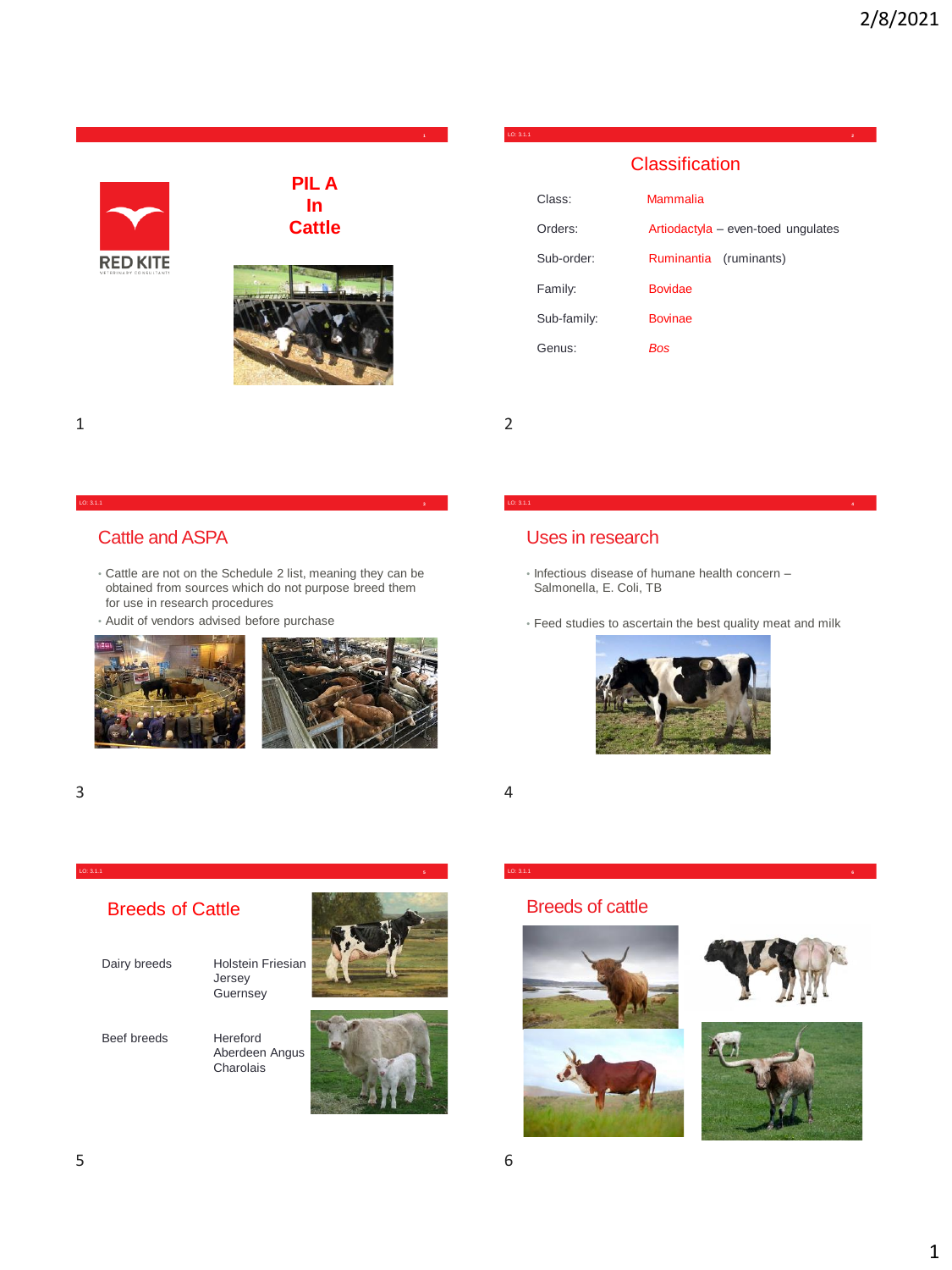#### LO: 3.1.1 **7**

### Ruminant

• Definition: even-toed ungulate mammal that chews the cud regurgitated from its rumen.



Cattle are ruminants

As are sheep, goats, deer, antelope, giraffe

Four chambers: Rumen, Reticulum, Omasum, Abomasum Cellulose digestion occurs in the four chambered stomach

LO: 3.1.1 **10**

LO: 3.1.1 **8**

Closely related to camels and alpacas







7 8

#### LO: 3.1.1 **9**

#### **Ruminants**

Strict herbivores, with a modified gastro-intestinal tract to digest the cellulose in plants

- No upper incisor (or canine) teeth– dental pad
- Produce copious quantities of saliva
- Large dorsum to tongue
- Unique four-chambered stomach:
- Regurgitate food for secondary digestion chewing cud





#### $9 \hspace{2.5cm} 10$

#### LO: 3.1.1 **11**

## Digestive process

- 1. Plant material is initially taken into the **Rumen (**largest section) where it, processed mechanically and exposed to bacteria than can break down cellulose.
- 2. The **Reticulum** allows the animal to regurgitate & reprocess particulate matter.
- 3. More finely-divided food is then passed to the **Omasum**, for further mechanical processing.
- 4. The mass is finally passed to the true stomach, the **Abomassum**, where the digestive enzyme lysozyme breaks down the bacteria so as to release nutrients.
	- The digestive process can take up to 100 hours!



Breed all year Oestrus every 21 days Sexually mature at 12-15 months Mated at 15 months Natural service or artificial insemination Embryo transfer relatively common Gestation length 283 days (9 months) Litter size 1 (occasionally 2) Re-mated 3 months after parturition









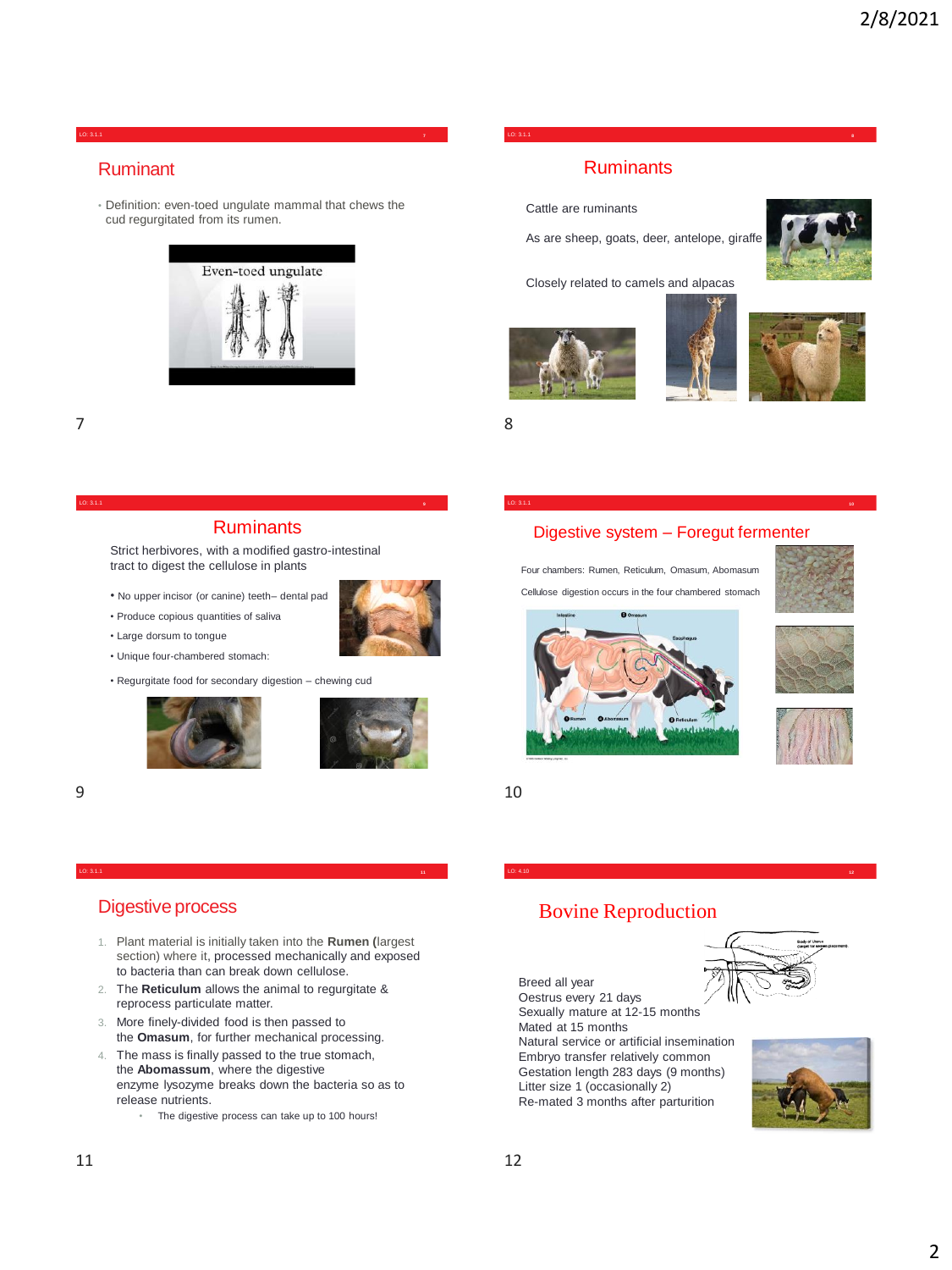#### LO: 4.10 **13**

## Calf rearing

- Beef remain with mother for up to 9 months
- Dairy remain with dam for 1-4 days to allow ingestion of antibody-rich milk (colostrum). Weaned at 6 weeks
- It is very important that as well as milk, calves are given some fibre (hay) in their diet from an early age to promote the development of the rumen.





# Cattle Handling



#### Larger calves

- Two competent animal technicians.
- One person on head end and one on rear end (decide first!)
- May need to use a halter for the head

 $15$  16

#### Environment for Ruminants **LO: 4.2 17**

#### **CODE OF PRACTICE FOR THE HOUSING AND CARE OF ANIMALS**

Temperature 10-24C Humidity 45-65% Ventilation 15-20 ch/hr Stocking densities Lighting Noise Feeding Bedding



#### **LO: 4.7 & 7.1 14**

## **Handling**

Small calves

surface

• One competent person

• Restrain against a solid

• Rear of calf in a corner

• Hold the head and turn over your thigh



 $13$  and  $14$ 

## Cattle Handling

Adult cattle should be restrained in a crush



## Natural behaviour and needs

Ruminants are very social animals - graze in herds/flocks for up to 10 hours a day

**LO: 3.1.1 18**

Need social and visual interaction with other animals

Prey animals, spend a lot of time watching

Naturally fearful and flee as a group when in danger.

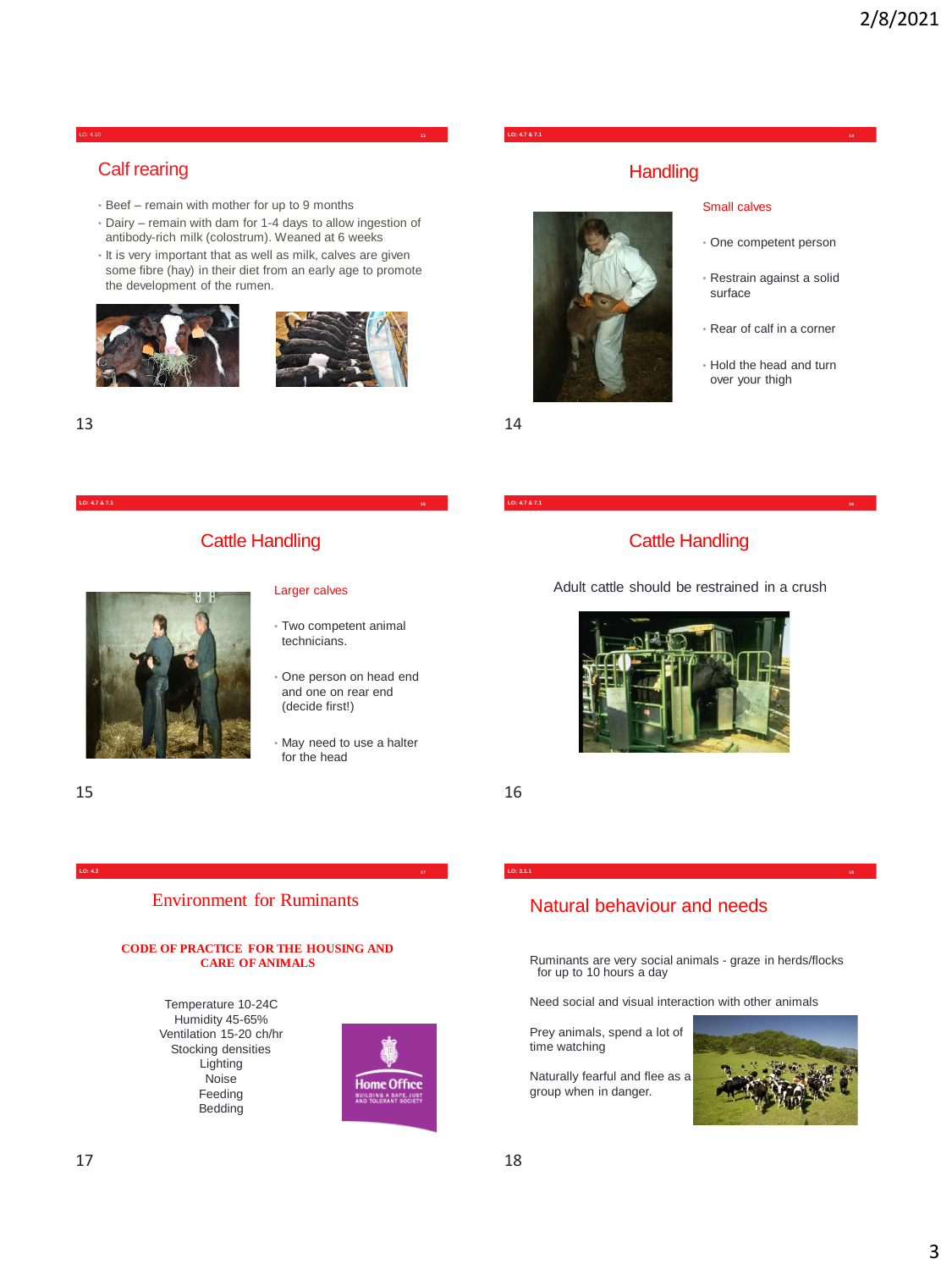#### **LO: 3.1.5 19**

#### Feeding requirements

- They need ad lib fodder with a high fibre content.
- A lack of substrate can lead to metabolic in-balances, indigestion, behavioural disorders.



Ruminants need company, but must have sufficient room to ensure they can all feed at the same time.

Conserved forage such as silage and hay should be fed in winter months

Ad lib water needed – lactating cows need large quantities of water

**LO: 4.2 21**

Calf housing

• Calves bedded on wood shavings, replacing bare concrete floor and rubber mats

- Drier & cleaner.
- Poor ventilation predisposes to respiratory disease
- Toys are hung around the room

21 22

### Routine tasks - Calves

**LO: 4.1 23**

Disbudding – must be done with anaesthesia

Castration

Ear tagging

Worm control



### **LO: 4.2 20**

# Housing needs

Beef cattle – hardy kept outdoors all ye Dairy cattle – kept indoors over winter

Separate standing and sitting area

Bare environment can lead to stereotypic behaviour e.g. matt chewing

Deep straw bedding allows natural foraging behaviour

Straw, sand, matting commonly used



19 20

## Environmental enrichment

**LO: 4.2 22**

Rotor brushes are excellent enrichment for adult cattle

Toys and playthings can work for young ruminants, but adults soon tire





**LO: 4.1 <sup>24</sup>**

# Routine tasks - Cattle

- Vaccination
- Worm control
- Foot care
- Udder care

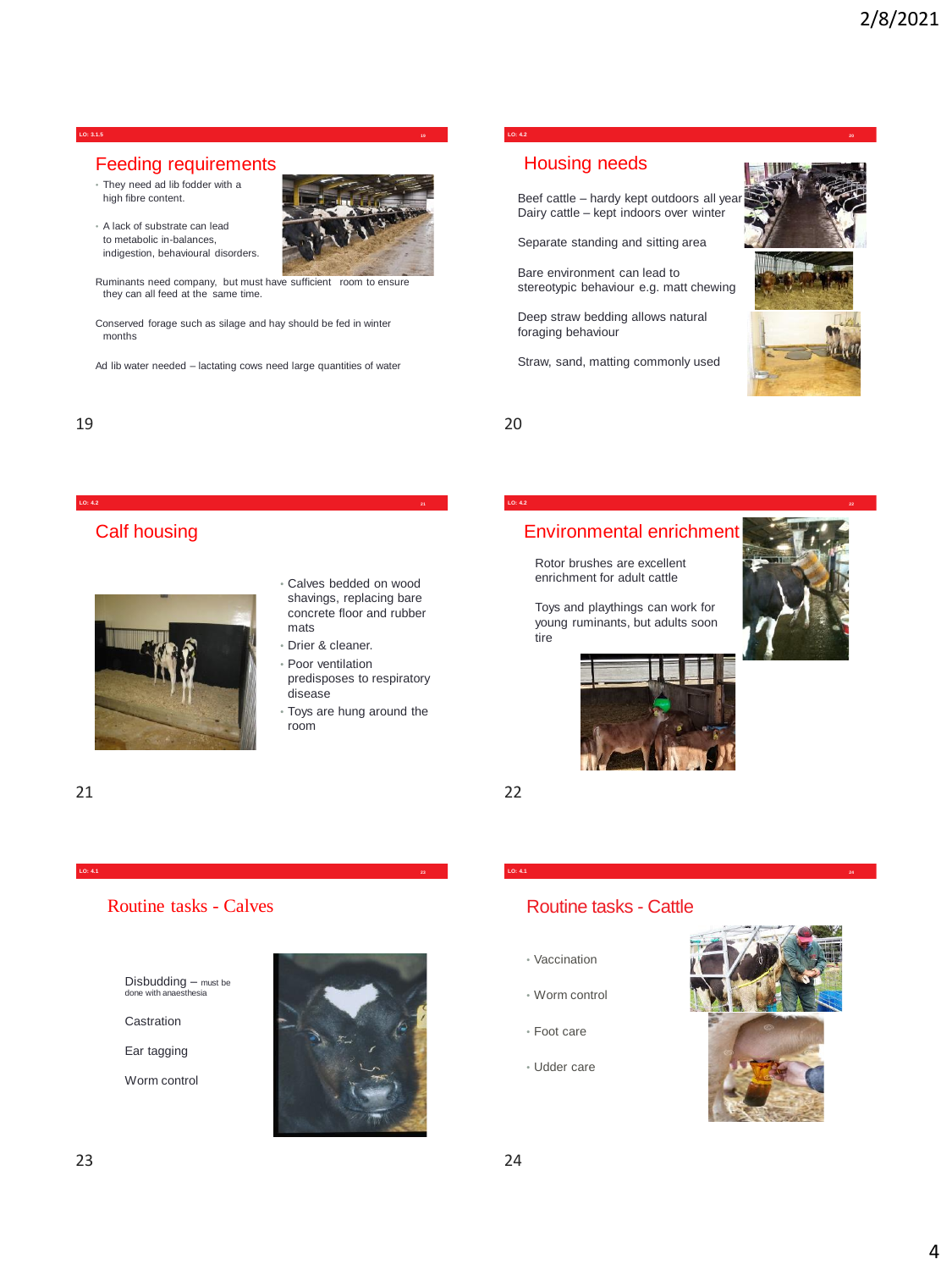

**LO: 5.2 27**

**LO: 5.2 26**

# Assessing health

| Rectal Temperature  | 38.50C             |
|---------------------|--------------------|
| Respiratory rate    | $15 - 25$ / minute |
| Heart rate          | 60 -90 / minute    |
| <b>Blood volume</b> | 65ml/ka            |
|                     |                    |

•Check eating/drinking/urinating/faeces •Check weight or BCS

•Check skin

•Rectal examination if required



25 26

## Signs of pain

- Tail swishing
- **Teeth grinding**
- **Absence of chewing cud**
- Weight loss / reduced body condition
- Abnormal posture
- Increased respiration
- Lethargy
- Isolated from herd



27 28

### Notifiable Diseases

• A **notifiable disease** is any disease that is required by law to be reported to government authorities.

**LO: 5.2 29**

- REPORT TO DEFRA
- Examples:
- TB common in the UK
- Anthrax
- BSE
- Bluetongue
- Foot and Mouse disease
- Rabies
- Rift Valley Fever



# Signs indicating system affected

Respiratory - Coughing and sneezing, Ocular-nasal discharge, Raised temperature, Increased respiratory rate

**LO: 5.2 28**

Gastrointestinal – chronic weight loss, diarrhoea, dehydration, low temperature (common in calves)

Locomotor – lameness, feet abrasions, interdigital dermatitis

Nervous – tremor, head-tilt, circling, seizures





## Zoonotic Diseases

Diseases that spread between animals and humans

**LO: 5.2 30**

| Skin:              | Ringworm (common)                                         |  |
|--------------------|-----------------------------------------------------------|--|
| Abortion:          | Q fever                                                   |  |
| Digestive:         | Cryptosporidia, Campylobacter,<br>Salmonella, E coli O157 |  |
|                    | Respiratory: Tuberculosis                                 |  |
| Other <sup>-</sup> | Leptospirosis                                             |  |

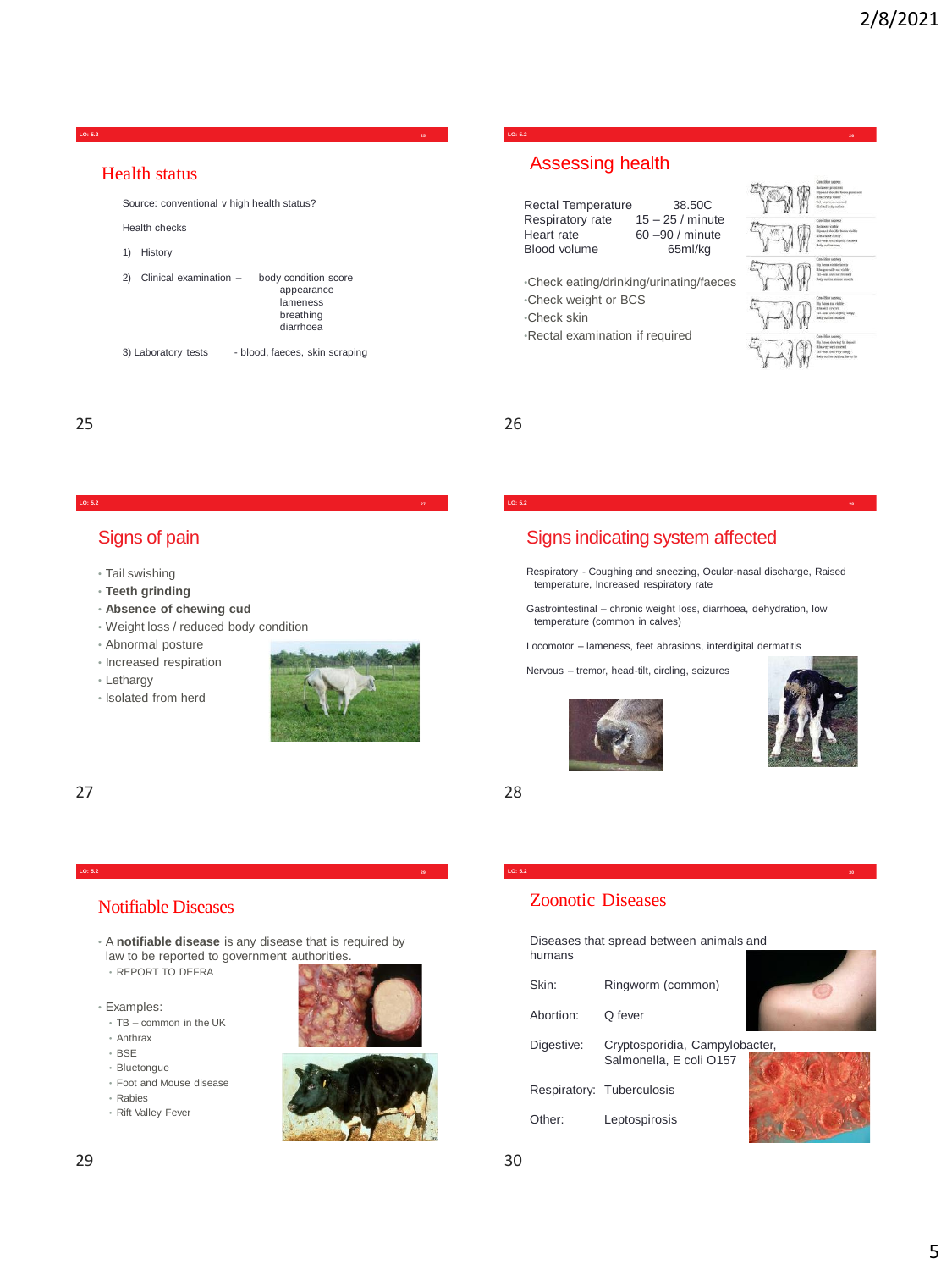#### **LO: 5.2 31**

## Common Bovine diseases

- Skin diseases Ringworm, ectoparasites (lice, mites)
- Respiratory diseases Calf pneumonia, IBR, TB
- GI diseases viral, bacterial, parasitic, bloat
- Metabolic hypocalcaemia, rumen acidosis
- Reproductive metritis, abortion, mastitis



31 32

#### Disease prevention

**LO: 5.2 32**

#### Vaccination



### Minor Procedures

#### Administration of substances

- Oral
- Subcutaneous
- Intramuscular
- Intravenous
- Intranasal



33 34

#### **LO: 4.8 & 8.1 35**

Venous sites



#### **LO: 4.8 & 8.1 36**

# Needle selection

- Influencing factors:
	- Age calf v cow
- Route of administration IM (longer) v subcutaneous (shorter)
- Viscosity of liquid to be injected wider gauge needed for thick substances

• **Never re-sheath/reuse needles**

| <b>Needle Sizes</b> |                                                                            |                    |                                            |  |
|---------------------|----------------------------------------------------------------------------|--------------------|--------------------------------------------|--|
| <b>Animals</b>      | IM                                                                         | <b>SubQ</b>        | w                                          |  |
| Calf                | $186 \times 1$ "                                                           | $186 \times 3/4$ " | $18G \times 1$ "                           |  |
| Cow                 | $16G \times 1 - 1/2$ "<br>$186 \times 1 - 1/2$ "<br>$20G \times 1 - 1/2$ " | $16G \times 1$ "   | $14G \times 2$ "<br>$16G \times 1 - 1/2$ " |  |

# Common injection sites

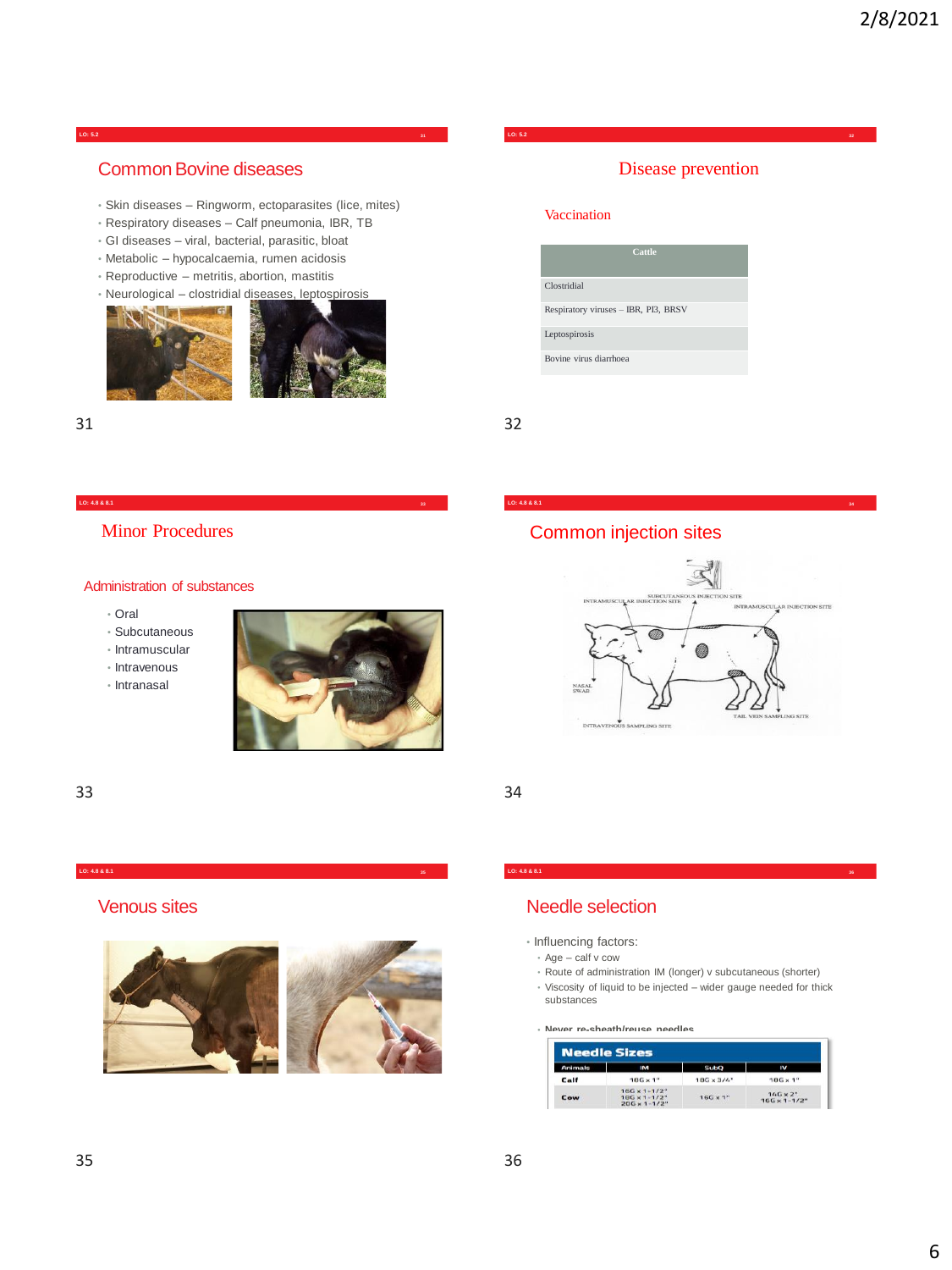Anaesthesia in Cattle



#### **LO: 20.3 38**

# Local and regional anaesthesia

- Commonly used in cattle in combination with sedation
- Disbudding
- Castration • Caesarians
- Displaced abomasums (bloat)





**39**



Laparoscopic surgery increasing



39 40

# Pre-GA considerations

- Acclimatisation check local rules
- Health check
- Fasting controversial some recommended for minimum of 24 hours

**LO: 20.5 41**

• Pre-medication – useful in ruminants



# General anaesthesia agents

- Induction: Injectable generally advised
- Propofol
- Alfaxalone
- Maintenance: volatile advised • Isoflourane



• Note ketamine + alpha 2 does not provide good surgical anaesthesia in ruminants so is best avoided.

General anaesthetic risks in Ruminants **LO:20.11 40**

- Inhalation pneumonia:
	- Regurgitation

**Salivation** 

- Accumulation of rumen gases bloat
- Weight of abdominal contents on:

Respiratory system Venous return

**LO: 20.6 42**

7